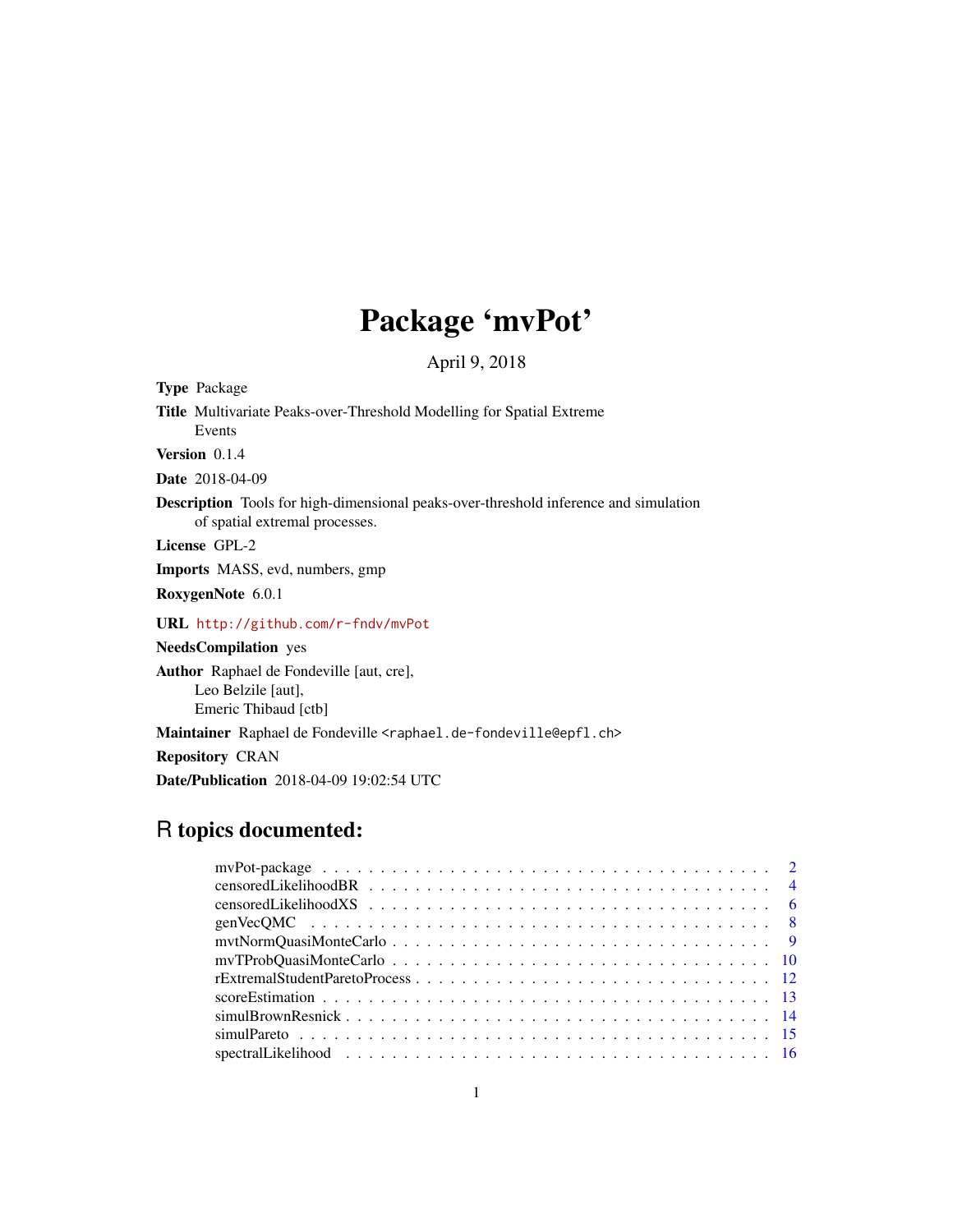#### <span id="page-1-0"></span>**Index** 2008 **[18](#page-17-0)**

mvPot-package *Multivariate Peaks-over-Threshold Modelling for Extreme Events Analysis*

#### **Description**

The mvPot package provides functions to perform high-dimensional peaks-over-threshold inference of spatial processes such as the Brown–Resnick. Parallel implementation for censored likelihood allows up to 500 locations, whereas the gradient score can handle thousands of locations. The package also includes simulations algorithms for the Brown-Resnick max-stable process as well as its associated Pareto process.

#### Details

| Package: | mvPot            |
|----------|------------------|
| Type:    | Package          |
| Version: | 0.1.0            |
| Date:    | 2016-05-26       |
| License: | GPL <sub>2</sub> |

The mvPot package provides functions to perform high-dimensional peaks-over-threshold inference of spatial processes such as the Brown–Resnick.

spectralLikelihood relies on the spectral likelihood as developed by Engelke et al. (2015). This methods is fast to compute, however it is not robust with regard to non-extreme components.

censoredLikelihood (Wadsworth and Tawn, 2013) is a likelihood function for exceedances with at least one component exceeding a threshold and where low components, i.e., components under their threshold,. This approach is robust and performs best but requires heavy computations. The implementation in this package makes use of quasi-Monte Carlo estimation and thus can handle 100 locations in a reasonable time and up to 500 when parallelized.

scoreEstimation is a faster alternative to the censoredLikelihood, which is more robust than spectralLikelihood. This method can also be used with any kind of differentiable risk functional (Fondeville and Davison, 2016). Here the algorithm is limited only by matrix inversion and thus thousands of locations can be used.

simulBrownResnick is an exact algorithm for simulation of Brown-Resnick max-stable processes as described in Dombry et al. (2015).

simulPareto allows for simulation of Pareto processes associated to log-Gaussian random functions.

#### Author(s)

Raphael de Fondeville

Maintainer: Raphael de Fondeville <raphael.de-fondeville@epfl.ch>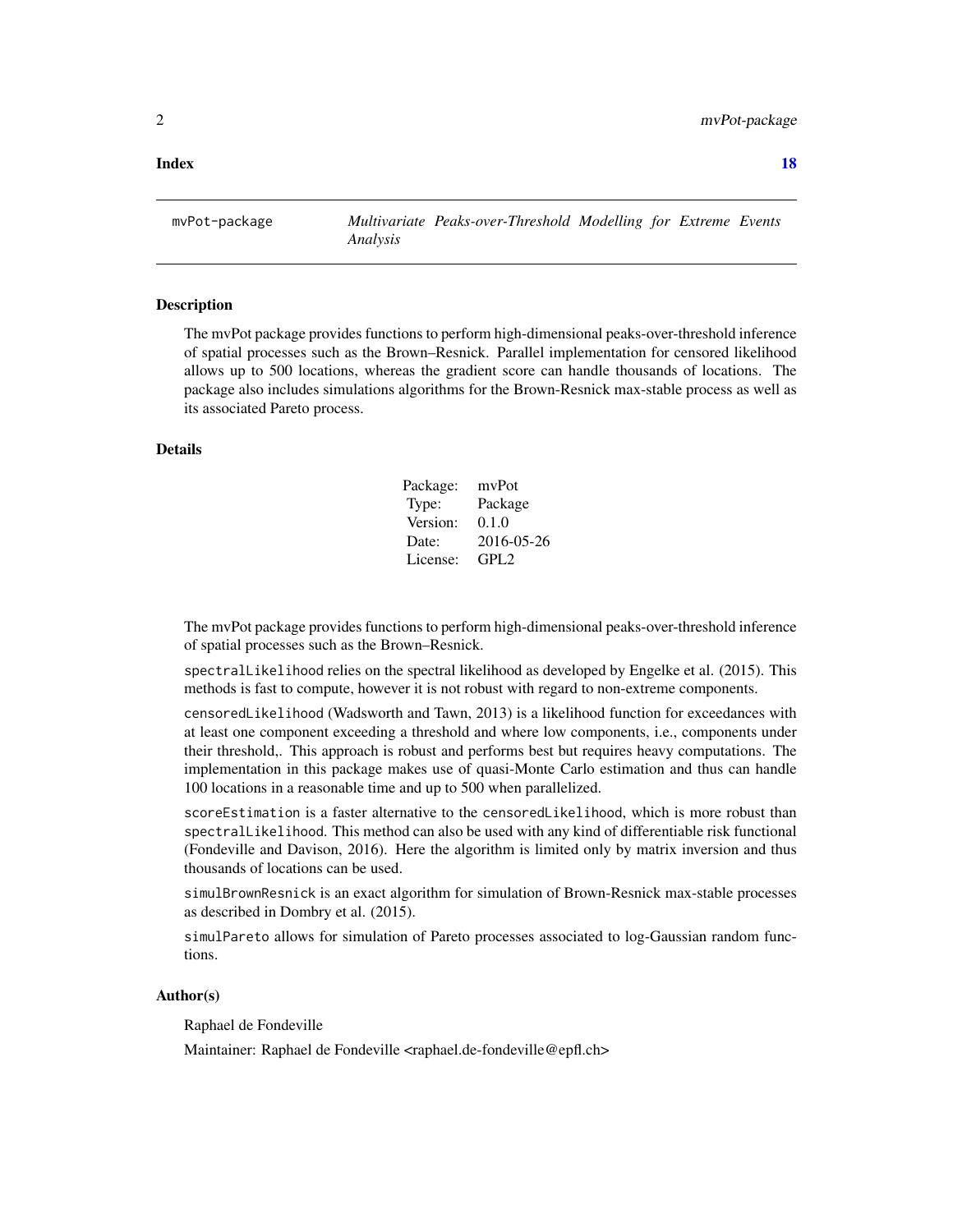#### mvPot-package 3

#### References

Fondeville, R. de and Davison A. (2016). High-dimensional Peaks-over-threshold Inference for Brown-Resnick Processes. Submitted.

Engelke, S. et al. (2015). Estimation of Huesler-Reiss Distributions and Brown-Resnick Processes. Journal of the Royal Statistical Society: Series B, 77(1):239-265

Wadsworth, J.L. and Tawn, J.A. (2013). Efficient Inference for Spatial Extreme Value Processes Associated to Log-Gaussian Random Function. Biometrika, 101(1):1-15.

Dombry, C., Engelke S., and Oesting, M. (2016). Exact Simulation of Max-stable processes. Biometrika, To appear.

Genz, A. and Bretz, F. (2009). Computations of Multivariate Normal and t Probabilities, volume 105. Springer, Dordrecht.

Genz, A. (2013). QSILATMVNV [http://www.math.wsu.edu/faculty/genz/software/softwa](http://www.math.wsu.edu/faculty/genz/software/software.html)re. [html](http://www.math.wsu.edu/faculty/genz/software/software.html)

```
#Define semi-variogram function
vario \le function(h, alpha = 1.5){
   norm(h,type = "2")^alpha
}
#Define locations
loc \leq - expand.grid(1:4, 1:4)#Simulate data
obs <- simulPareto(1000, loc, vario)
#Evaluate risk functional
sums <- sapply(obs, sum)
#Define weighting function
weigthFun <- function(x, u){
x * (1 - exp(-(sum(x) / u - 1)))}
#Define partial derivative of weighting function
dWeigthFun \leq function(x, u){
 (1 - \exp(-(sum(x) / u - 1))) + (x / u) * \exp(-(sum(x) / u - 1))}
#Select exceedances
threshold \leq quantile(sums, 0.9)
exceedances <- obs[sums > threshold]
#Define objective function
objectiveFunction = function(parameter, exceedances, loc, vario, weigthFun, dWeigthFun, threshold){
 #Define semi-variogram for the corresponding parameters
```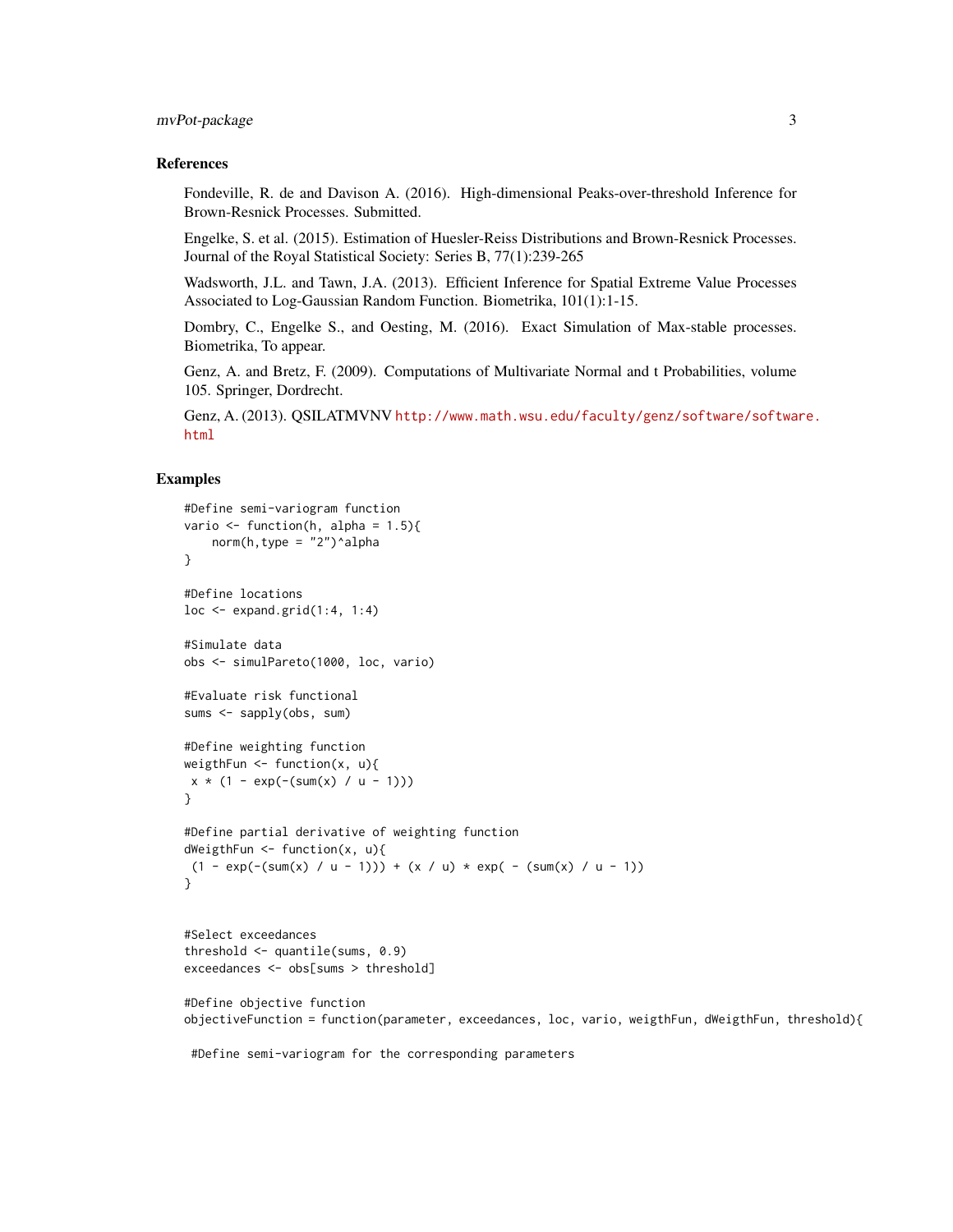```
varioModel <- function(h){
 vario(h, parameter[1])
}
#Compute score
scoreEstimation(exceedances, loc, varioModel, weigthFun, dWeigthFun, u = threshold)
}
#Estimate the parameter by optimization of the objective function
est \leq optim(par = c(1.5),
             fn = objectiveFunction,
             exceedances = exceedances,
             loc = loc,vario = vario,
             weigthFun = weigthFun,
             dWeigthFun = dWeigthFun,
             threshold = threshold,
             control = list(maxit = 100, trace = 1),lower = c(0.01),
             upper = c(1.99),
             method = "L-BFGS-B")
```
censoredLikelihoodBR *Censored log-likelihood function for the Brown–Resnick model.*

#### Description

Compute the peaks-over-threshold censored negative log-likelihood function for the Brown–Resnick model.

#### Usage

```
censoredLikelihoodBR(obs, loc, vario, u, p = 499L, vec = NULL,
  nCores = 1L, c1 = NULL
```

```
censoredLikelihood(obs, loc, vario, u, p = 499L, vec = NULL, nCores = 1L,
 cl = NULL
```

| obs        | List of vectors for which at least one component exceeds a high threshold.                                                     |
|------------|--------------------------------------------------------------------------------------------------------------------------------|
| loc        | Matrix of coordinates as given by expand.grid().                                                                               |
| vario      | Semi-variogram function taking a vector of coordinates as input.                                                               |
| u          | Vector of thresholds for censoring components.                                                                                 |
| p          | Number of samples used for quasi-Monte Carlo estimation. Must be a prime<br>number.                                            |
| <b>vec</b> | Generating vector for the quasi-Monte Carlo procedure. For a given p and di-<br>mensionality, can be computed using genVecQMC. |

<span id="page-3-0"></span>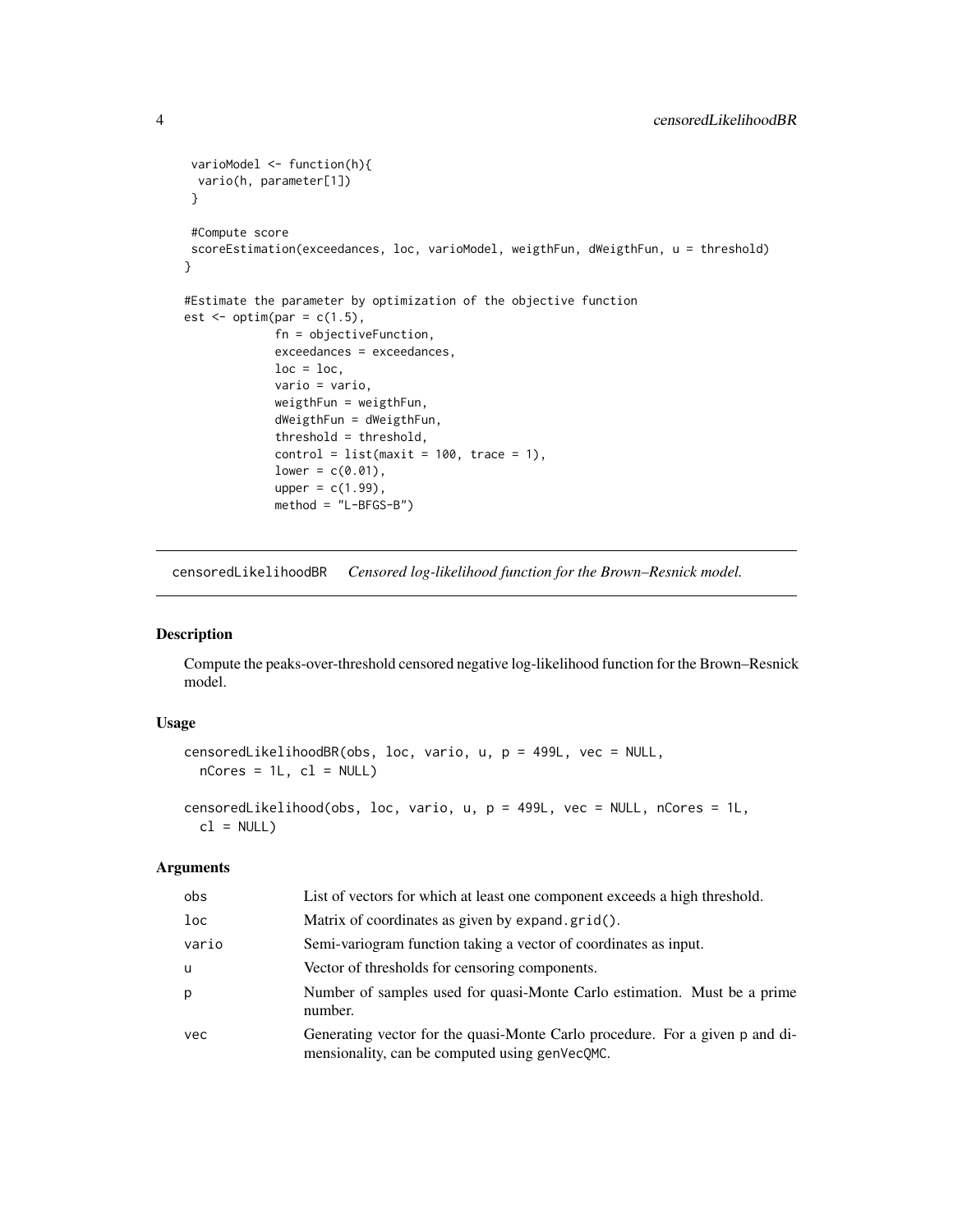| nCores | Number of cores used for the computation                             |
|--------|----------------------------------------------------------------------|
| cl     | Cluster instance as created by make Cluster of the parallel package. |

#### Details

The function computes the censored log-likelihood function based on the representation developed by Wadsworth et al. (2014) and Engelke et al. (2015). Margins must have been standardized, for instance to unit Frechet.

#### Value

Evaluation of the negative censored log-likelihood function for the set of observations obs and semi-variogram vario.

#### Author(s)

Raphael de Fondeville

#### References

Wadsworth, J. L. and J. A. Tawn (2014). Efficient Inference for Spatial Extreme Value Processes Associated to Log-Gaussian Random Function. Biometrika, 101(1):1-15.

Asadi, P., Davison A. C. and S. Engelke (2015). Extremes on River Networks. Annals of Applied Statistics, 9(4), 2023-2050.

```
#Define semi-variogram function
vario <- function(h){
  0.5 * norm(h, type = "2")^1.5}
#Define locations
loc <- expand.grid(1:4, 1:4)
#Simulate data
obs <- simulPareto(1000, loc, vario)
#Evaluate risk functional
maxima <- sapply(obs, max)
thres <- quantile(maxima, 0.9)
#Select exceedances
exceedances <- obs[maxima > thres]
#Compute generating vector
p \le -499latticeRule <- genVecQMC(p, (nrow(loc) - 1))
primeP <- latticeRule$primeP
vec <- latticeRule$genVec
```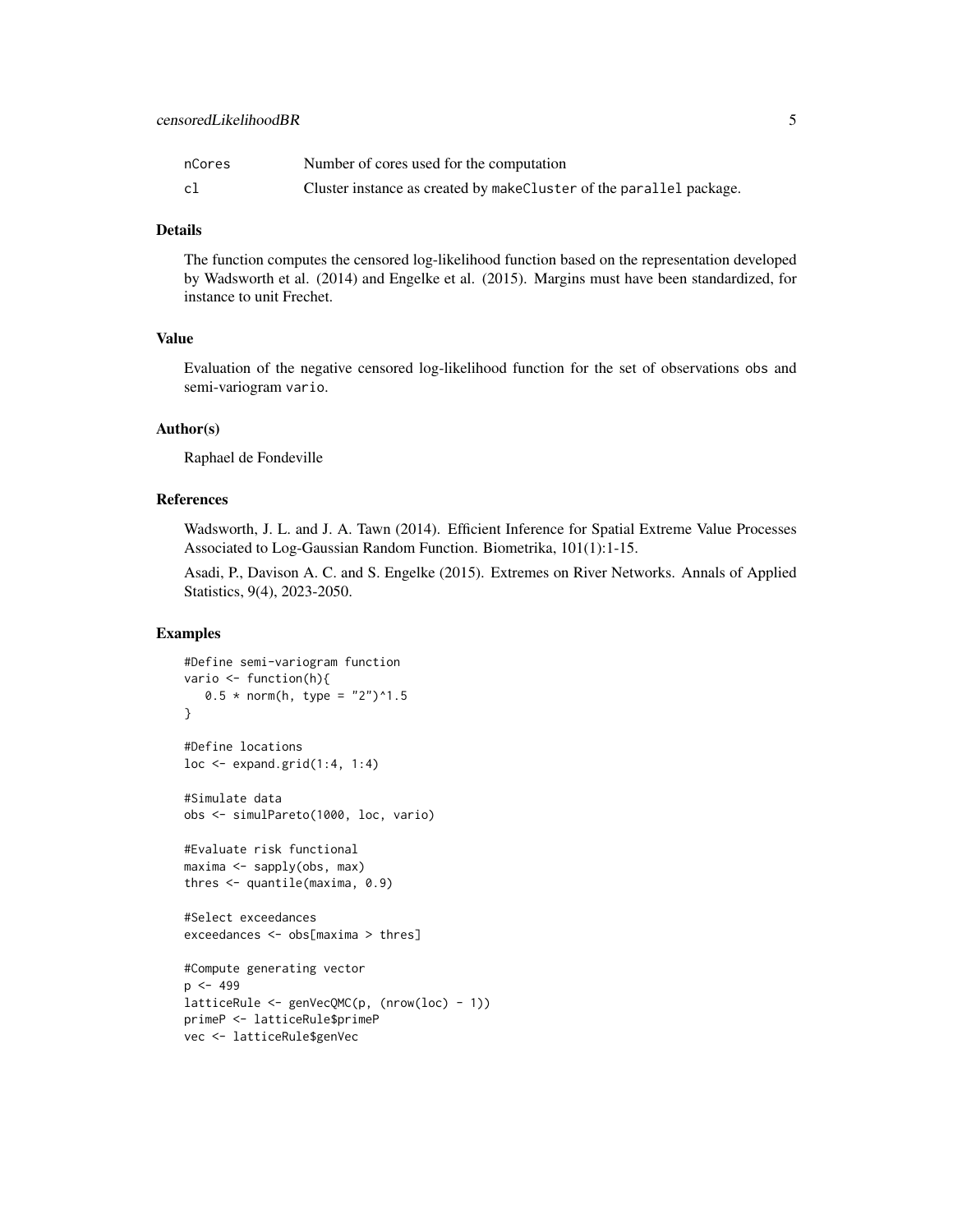```
#Compute log-likelihood function
censoredLikelihoodBR(exceedances, loc, vario, rep(thres, nrow(loc)), primeP, vec)
```
censoredLikelihoodXS *Censored log-likelihood function of the extremal Student model*

#### Description

Compute the peaks-over-threshold censored negative log-likelihood function for the extremal Student model.

#### Usage

```
censoredLikelihoodXS(obs, loc, corrFun, nu, u, p = 499L, vec = NULL,
  nCores = 1L, cl = NULL, likelihood = c("mgp", "poisson", "binom"),
 ntot = length(obs), censored = TRUE)
```
#### Arguments

| obs        | List of vectors for which at least one component exceeds a high threshold.                                                                                                                                  |
|------------|-------------------------------------------------------------------------------------------------------------------------------------------------------------------------------------------------------------|
| loc        | Matrix of coordinates as given by expand.grid().                                                                                                                                                            |
| corrFun    | correlation function taking a vector of coordinates as input.                                                                                                                                               |
| nu         | degrees of freedom of the Student process                                                                                                                                                                   |
| u          | Vector of thresholds for censoring components.                                                                                                                                                              |
| p          | Number of samples used for quasi-Monte Carlo estimation. Must be a prime<br>number.                                                                                                                         |
| vec        | Generating vector for the quasi-Monte Carlo procedure. For a given p and di-<br>mensionality, can be computed using genVecQMC.                                                                              |
| nCores     | Number of cores used for the computation                                                                                                                                                                    |
| c1         | Cluster instance as created by make Cluster of the parallel package.                                                                                                                                        |
| likelihood | string specifying the contribution. Either "mgp" for multivariate generalized<br>Pareto, "poisson" for a Poisson contribution for the observations falling below<br>or "binom" for a binomial contribution. |
| ntot       | integer number of observations below and above the threshold, to be used with<br>Poisson or binomial likelihood                                                                                             |
| censored   | boolean indicating whether to censor observations lying below the threshold.<br>Default to TRUE                                                                                                             |

#### Details

The function computes the censored log-likelihood function based on the representation developed by Ribatet (2013); see also Thibaud and Opitz (2015). Margins must have been standardized, for instance to unit Frechet.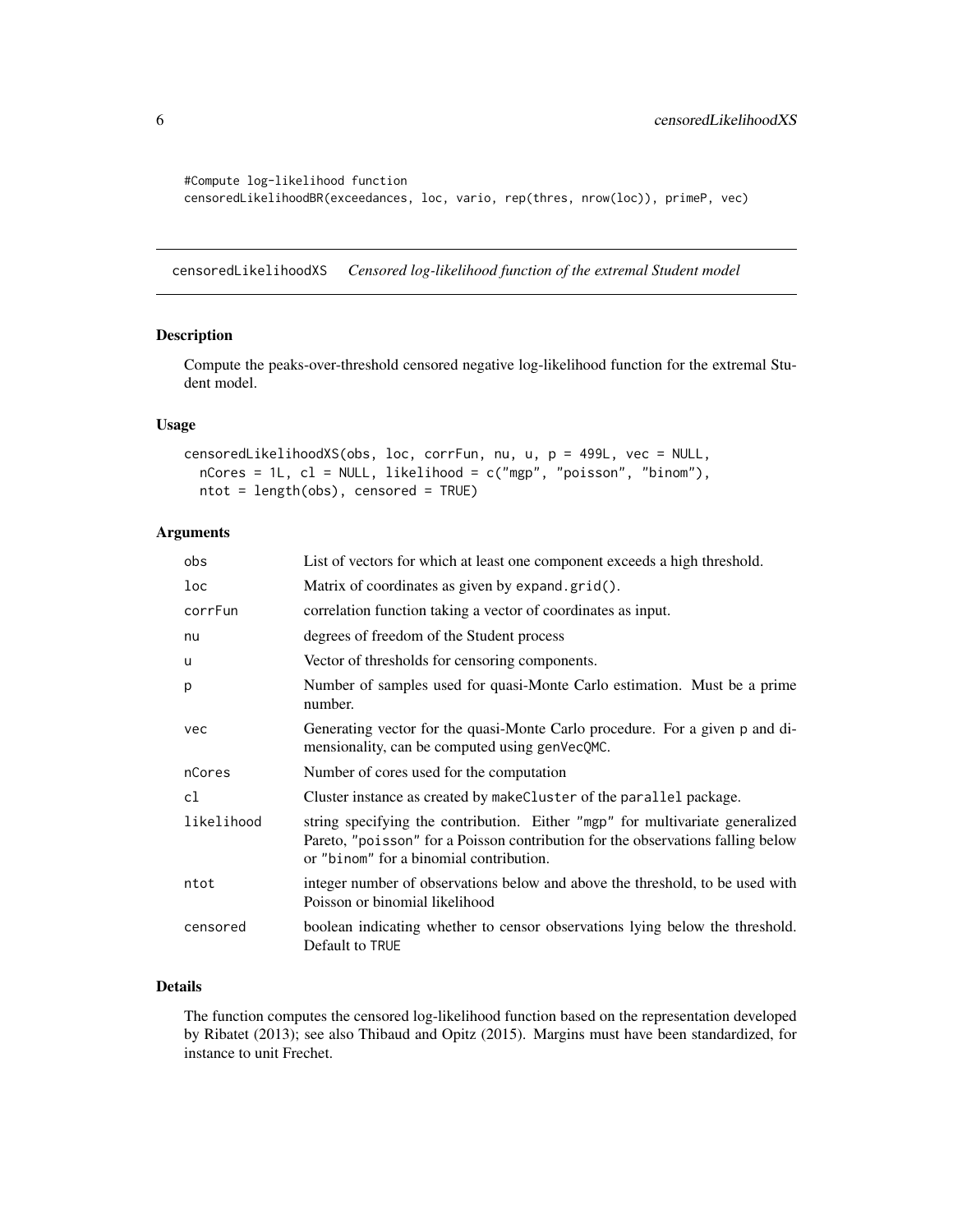#### Value

Evaluation of the censored log-likelihood function for the set of observations obs and correlation function corrFun.

Negative censored log-likelihood function for the set of observations obs and correlation function corrFun, with attributes exponentMeasure.

### Author(s)

Leo Belzile

#### References

Thibaud, E. and T. Opitz (2015). Efficient inference and simulation for elliptical Pareto processes. Biometrika, 102(4), 855-870.

Ribatet, M. (2013). Spatial extremes: max-stable processes at work. JSFS, 154(2), 156-177.

```
#Define correlation function
corrFun <- function(h, alpha = 1, lambda = 1){
   exp(-norm(h, type = "2")^alpha/lambda)
}
#Define locations
loc <- expand.grid(1:4, 1:4)
#Compute generating vector
p \le -499LlatticeRule <- genVecQMC(p, (nrow(loc) - 1))
primeP <- latticeRule$primeP
vec <- latticeRule$genVec
#Simulate data
Sigma <- exp(-as.matrix(dist(loc))^0.8)
obs <- rExtremalStudentParetoProcess(n = 1000, nu = 2, Sigma = Sigma)
obs <- split(obs, row(obs))
#Evaluate risk functional
maxima <- sapply(obs, max)
thres <- quantile(maxima, 0.9)
#Select exceedances
exceedances <- obs[maxima > thres]
#Compute log-likelihood function
eval <- censoredLikelihoodXS(exceedances, loc, corrFun, nu = 2, rep(thres, nrow(loc)), primeP, vec)
```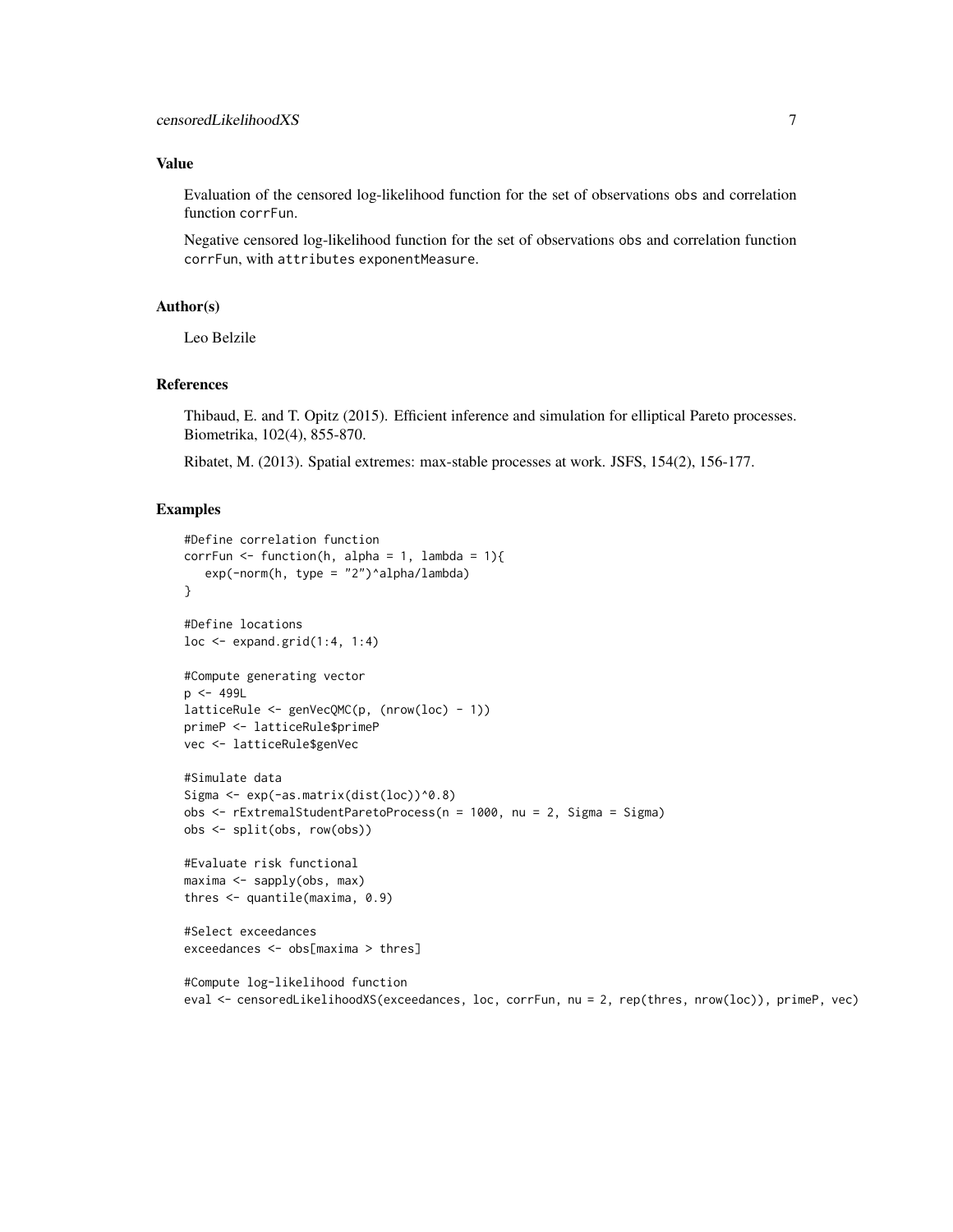<span id="page-7-0"></span>

#### Description

Compute an efficient generating vector for quasi-Monte Carlo estimation.

#### Usage

genVecQMC(p, d, bt = rep(1, d), gm = c(1,  $(4/5)^(0:(d - 2)))$ 

#### Arguments

| p  | number of samples to use in the quasi-Monte Carlo procedure.                                    |
|----|-------------------------------------------------------------------------------------------------|
| d  | Dimension of the multivariate integral to estimate.                                             |
| bt | Tuning parameter for finding the vector. See D. Nuvens and R. Cools (2004) for<br>more details. |
| gm | Tuning parameter for finding the vector. See D. Nuvens and R. Cools (2004) for<br>more details. |

#### Details

The function computes a generating vector for efficient multivariate integral estimation based on D. Nuyens and R. Cools (2004). If p is not a prime, the nearest smaller prime is used instead.

#### Value

primeP, the highest prime number smaller than p and genVec, a d-dimensional generating vector defining an efficient lattice rule for primeP samples.

#### Examples

```
#Define the number of sample.
p <- 500
#Choose a dimension
d <- 300
```
#Compute the generating vector latticeRule <- genVecQMC(p,d)

```
print(latticeRule$primeP)
print(latticeRule$genVec)
```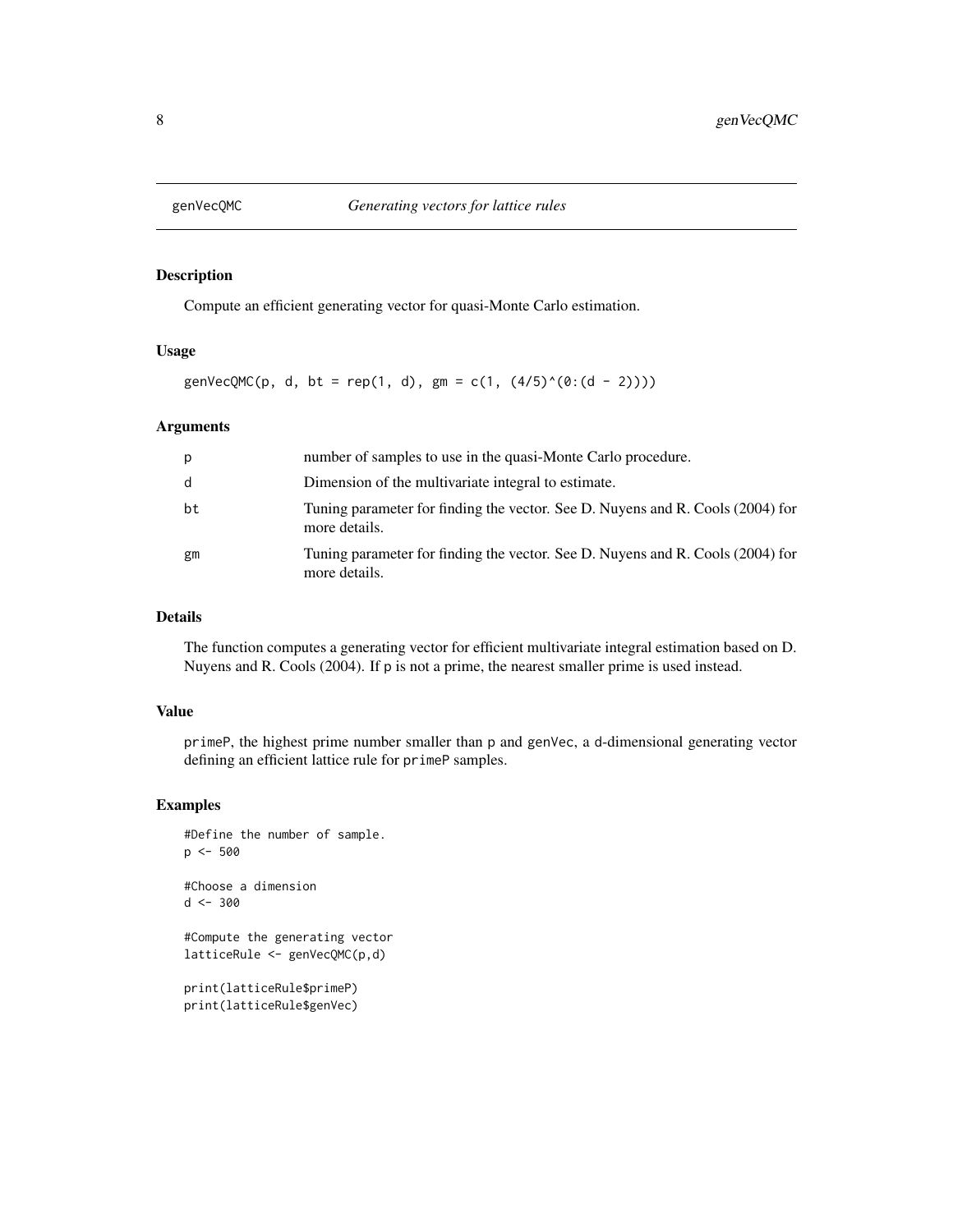<span id="page-8-0"></span>mvtNormQuasiMonteCarlo

*Multivariate normal distribution function*

#### Description

Estimate the multivariate distribution function with quasi-Monte Carlo method.

#### Usage

```
mvtNormQuasiMonteCarlo(p, upperBound, cov, genVec)
```
#### Arguments

| p          | Number of samples used for quasi-Monte Carlo estimation. Must be a prime<br>number.                                                                                                                                                                           |
|------------|---------------------------------------------------------------------------------------------------------------------------------------------------------------------------------------------------------------------------------------------------------------|
| upperBound | Vector of probabilities, <i>i.e.</i> , the upper bound of the integral.                                                                                                                                                                                       |
| COV        | Covariance matrix of the multivariate normal distribution. Must be positive<br>semi-definite. WARNING: for performance in high-dimensions, no check is<br>performed on the matrix. It is the user responsibility to ensure that this property<br>is verified. |
| genVec     | Generating vector for the quasi-Monte Carlo procedure. Can be computed using<br>genVecOMC.                                                                                                                                                                    |

#### Details

The function uses a quasi-Monte Carlo procedure based on randomly shifted lattice rules to estimate the distribution function a multivariate normal distribution as described in Genz, A. and Bretz, F.(2009).

#### Value

An estimate of the distribution function along with empirical Monte Carlo error.

#### References

Genz, A. and Bretz, F. (2009). Computations of Multivariate Normal and t Probabilities, volume 105. Springer, Dordrecht.

Genz, A. (2013). QSILATMVNV [http://www.math.wsu.edu/faculty/genz/software/softwa](http://www.math.wsu.edu/faculty/genz/software/software.html)re. [html](http://www.math.wsu.edu/faculty/genz/software/software.html)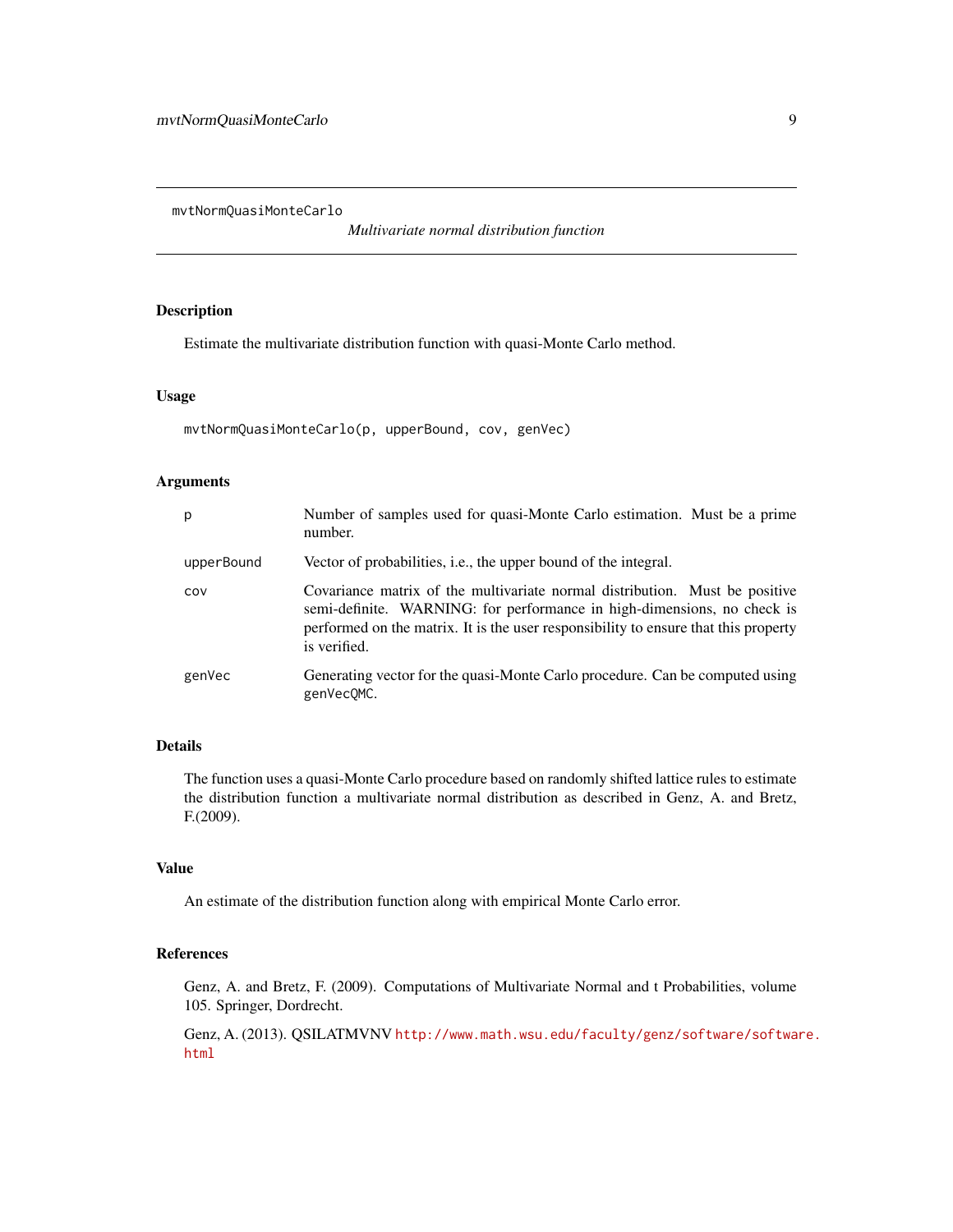### Examples

```
#Define locations
loc \leftarrow expand.grid(1:4, 1:4)ref \leq sample.int(16, 1)
#Compute variogram matrix
variogramMatrix <- ((sqrt((outer(loc[,1],loc[,1],"-"))^2 +
(outer(loc[, 2], loc[, 2], "-") (2) / 2)^(1.5)
#Define an upper boud
upperBound <- variogramMatrix[-ref,ref]
#Compute covariance matrix
cov <- (variogramMatrix[-ref,ref]%*%t(matrix(1, (nrow(loc) - 1), 1)) +
t(variogramMatrix[ref,-ref]%*%t(matrix(1, (nrow(loc) - 1), 1))) -
variogramMatrix[-ref,-ref])
#Compute generating vector
p \le -499latticeRule <- genVecQMC(p, (nrow(loc) - 1))
#Estimate the multivariate distribution function
mvtNormQuasiMonteCarlo(latticeRule$primeP, upperBound, cov, latticeRule$genVec)
```

```
mvTProbQuasiMonteCarlo
```

```
Multivariate t distribution function
```
### Description

Estimate the multivariate t distribution function with quasi-Monte Carlo method.

#### Usage

mvTProbQuasiMonteCarlo(p, upperBound, cov, nu, genVec)

| p          | Number of samples used for quasi-Monte Carlo estimation. Must be a prime<br>number.                                                                                                                                                                           |
|------------|---------------------------------------------------------------------------------------------------------------------------------------------------------------------------------------------------------------------------------------------------------------|
| upperBound | Vector of probabilities, <i>i.e.</i> , the upper bound of the integral.                                                                                                                                                                                       |
| COV        | Covariance matrix of the multivariate normal distribution. Must be positive<br>semi-definite. WARNING: for performance in high-dimensions, no check is<br>performed on the matrix. It is the user responsibility to ensure that this property<br>is verified. |
| nu         | Degrees of freedom of the t distribution.                                                                                                                                                                                                                     |
| genVec     | Generating vector for the quasi-Monte Carlo procedure. Can be computed using<br>genVecOMC.                                                                                                                                                                    |

<span id="page-9-0"></span>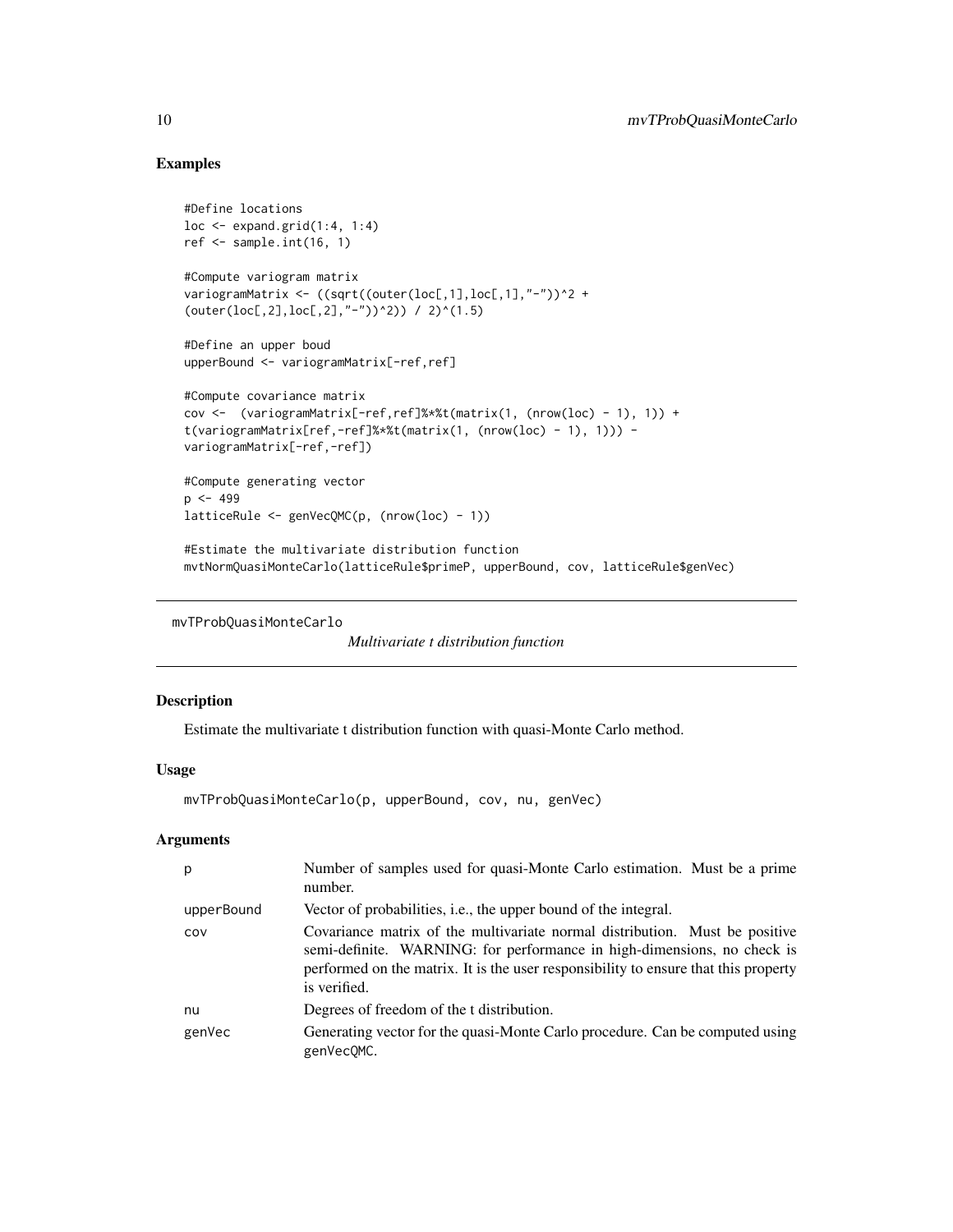#### Details

The function uses a quasi-Monte Carlo procedure based on randomly shifted lattice rules to estimate the distribution function a multivariate normal distribution as described in Genz, A. and Bretz, F.(2009).

#### Value

An estimate of the distribution function along with empirical Monte Carlo error.

#### Author(s)

Raphael de Fondeville

#### References

Genz, A. and Bretz, F. (2009). Computations of Multivariate Normal and t Probabilities, volume 105. Springer, Dordrecht.

Genz, A. (2013). QSILATMVTV [http://www.math.wsu.edu/faculty/genz/software/softwar](http://www.math.wsu.edu/faculty/genz/software/software.html)e. [html](http://www.math.wsu.edu/faculty/genz/software/software.html)

#### Examples

```
#Define locations
loc \leftarrow expand.grid(1:4, 1:4)ref \leq sample.int(16, 1)
#Define degrees of freedom
nu < -3#Compute variogram matrix
variogramMatrix <- ((sqrt((outer(loc[,1],loc[,1],"-"))^2 +
(outer(loc[,2],loc[,2],"-"))^2)) / 2)^(1.5)
#Define an upper boud
upperBound <- variogramMatrix[-ref,ref]
#Compute covariance matrix
cov <- (variogramMatrix[-ref,ref]%*%t(matrix(1, (nrow(loc) - 1), 1)) +
t(variogramMatrix[ref,-ref]%*%t(matrix(1, (nrow(loc) - 1), 1))) -
variogramMatrix[-ref,-ref])
#Compute generating vector
p <- 499
latticeRule <- genVecQMC(p, (nrow(loc) - 1))
```
#Estimate the multivariate distribution function mvTProbQuasiMonteCarlo(latticeRule\$primeP, upperBound, cov, nu, latticeRule\$genVec)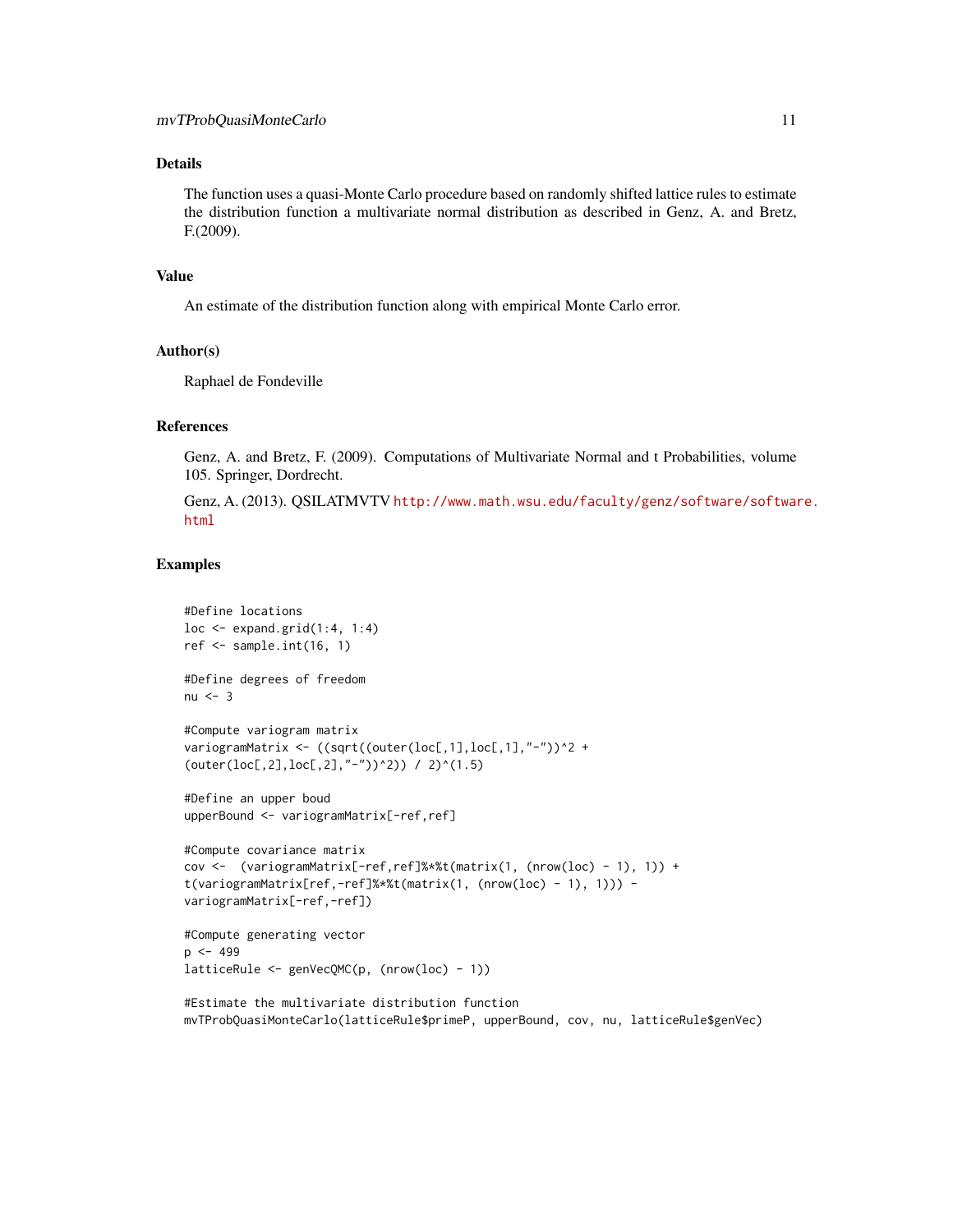```
rExtremalStudentParetoProcess
```
*Simulation of extremal Student generalized Pareto vectors*

#### Description

The algorithm is described in section 4 of Thibaud and Opitz. It uses the Cholesky decomposition of the matrix Sigma to generate samples on the unit sphere and an accept-reject algorithm to decide which samples to retain. If normalize = TRUE (the default), the vector is scaled by the exponent measure  $\kappa$  so that the maximum of the sample is greater than  $\kappa$ .

#### Usage

```
rExtremalStudentParetoProcess(n, Sigma, nu, normalize = FALSE,
 matchol = NULL)
```
#### Arguments

| n         | sample size                                                                                                                                                                 |
|-----------|-----------------------------------------------------------------------------------------------------------------------------------------------------------------------------|
| Sigma     | correlation matrix                                                                                                                                                          |
| nu        | degrees of freedom parameter                                                                                                                                                |
| normalize | logical; should unit Pareto samples above $\kappa$ be returned?                                                                                                             |
| matchol   | Cholesky matrix A such that $AA^{\top} = \Sigma$ . Corresponds to t(chol(Sigma)).<br>Default to NULL, in which case the Cholesky root is computed within the func-<br>tion. |

#### Author(s)

Emeric Thibaud, Leo Belzile

#### References

Thibaud, E. and T. Opitz (2015). Efficient inference and simulation for elliptical Pareto processes. Biometrika, 102(4), 855-870.

```
loc \leftarrow expand.grid(1:4, 1:4)Sigma <- exp(-as.matrix(dist(loc))^1.5)
rExtremalStudentParetoProcess(1000, Sigma, nu = 2)
```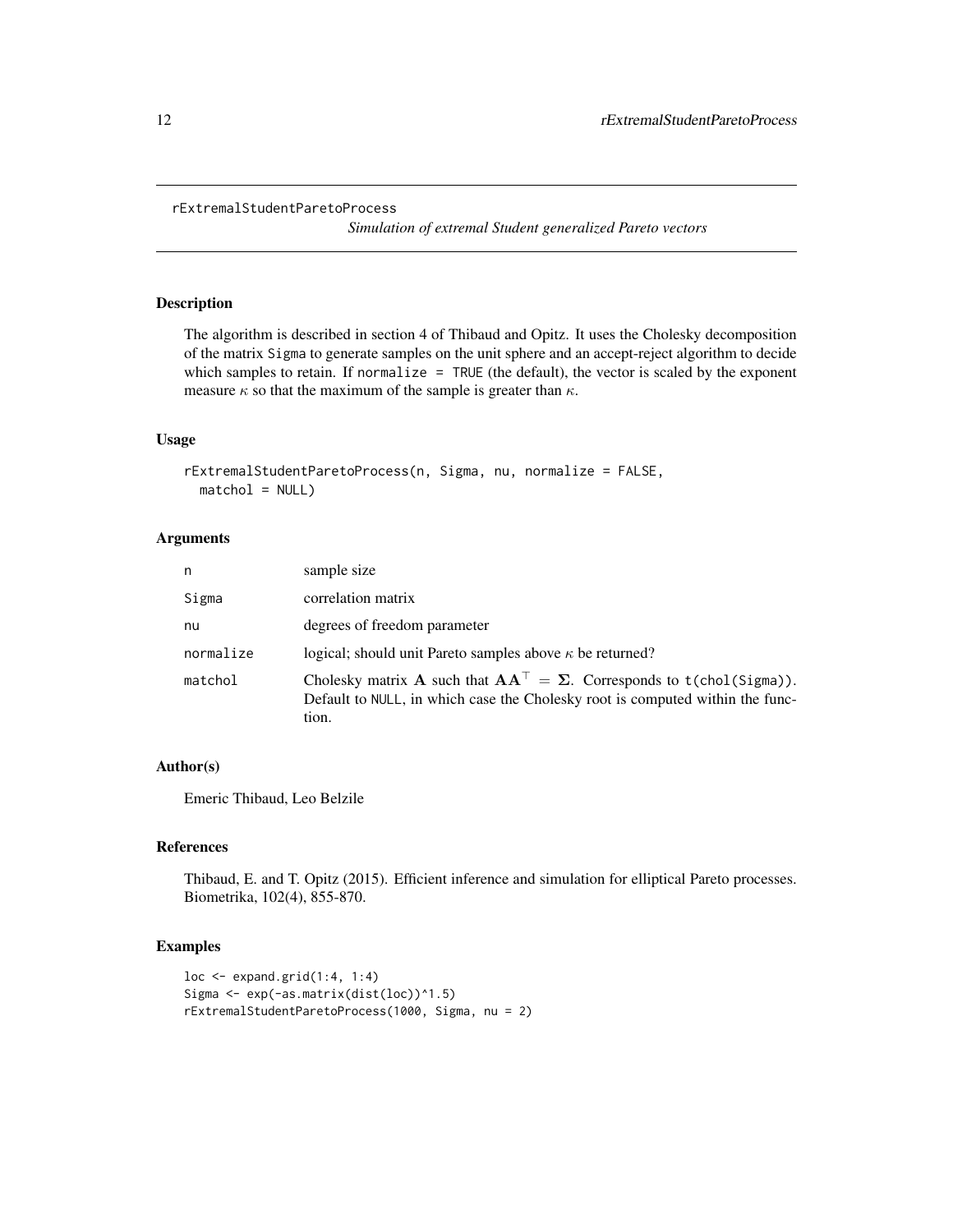<span id="page-12-0"></span>

#### Description

Compute the peaks-over-threshold gradient score function for the Brown–Resnick model.

#### Usage

```
scoreEstimation(obs, loc, vario, weightFun = NULL, dWeightFun = NULL,
 nCores = 1L, cl = NULL, ...)
```
#### Arguments

| obs             | List of vectors exceeding an R-threshold, see de Fondeville and Davison (2016)<br>for more details. |
|-----------------|-----------------------------------------------------------------------------------------------------|
| 1 <sub>oc</sub> | Matrix of coordinates as given by expand.grid().                                                    |
| vario           | Semi-variogram function taking a vector of coordinates as input.                                    |
| weightFun       | Function of weights.                                                                                |
| dWeightFun      | Partial derivative function of weight Fun.                                                          |
| nCores          | Number of cores used for the computation                                                            |
| cl              | Cluster instance as created by make Cluster of the parallel package.                                |
| $\cdot$         | Parameters for weight Fun and dweight Fun.                                                          |

#### Details

The function computes the gradient score based on the representation developed by Wadsworth et al. (2014). Margins must have been standardized. The weighting function must be differentiable and verify some properties for consistency, see de Fondeville and Davison (2016) for more details.

#### Value

Evaluation of the gradient score function for the set of observations obs and semi-variogram vario.

#### Author(s)

Raphael de Fondeville

#### References

de Fondeville, R. and A. C. Davison (2017). High-dimensional Peaks-over-threshold Inference for Brown-Resnick Processes. Submitted.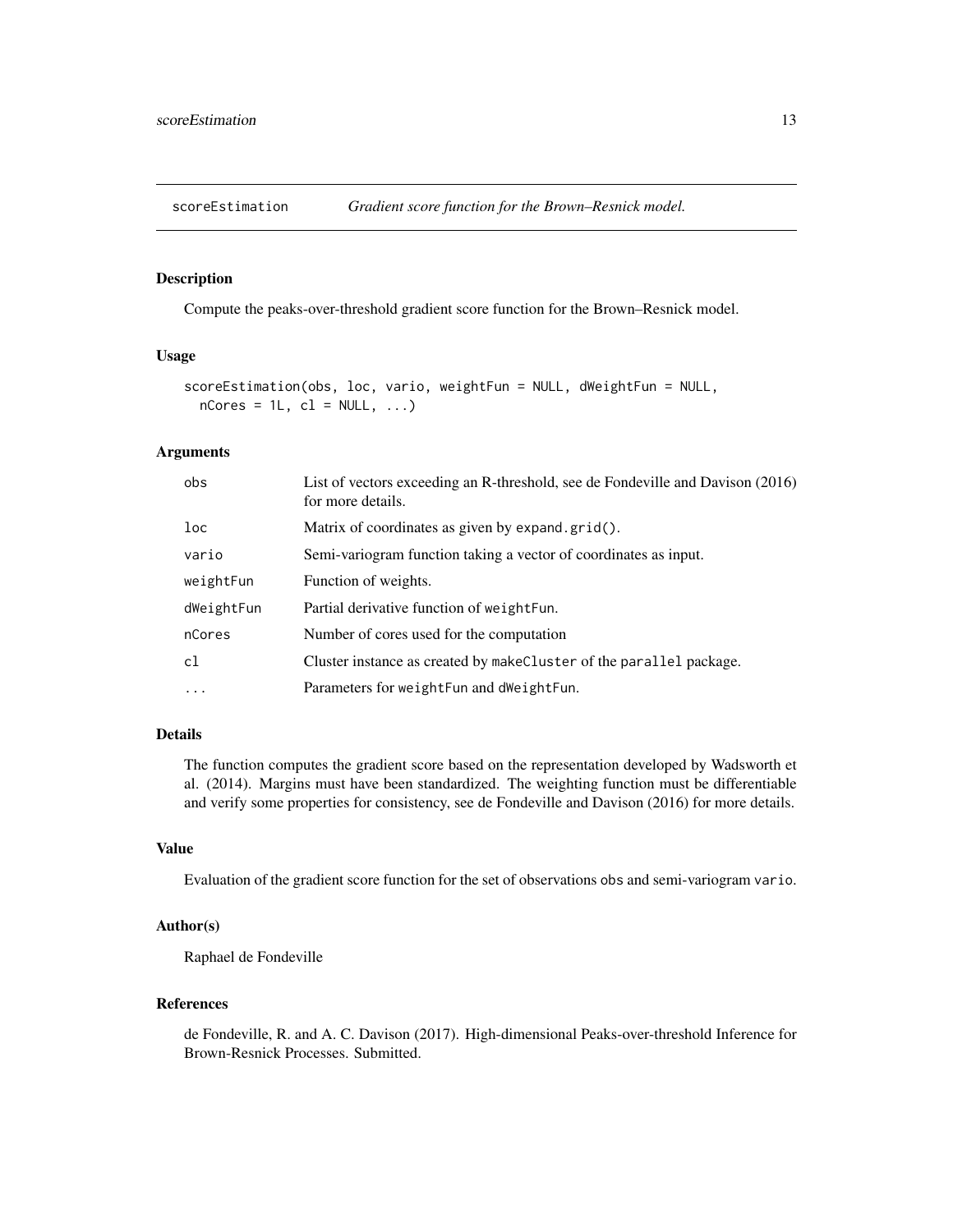#### Examples

```
#Define variogram function
vario <- function(h){
  1 / 2 * norm(h, type = "2")^1.5
}
#Define locations
loc \leftarrow expand.grid(1:4, 1:4)
#Simulate data
obs <- simulPareto(1000, loc, vario)
#Evaluate risk functional
sums <- sapply(obs, sum)
#Define weighting function
weightFun \leq function(x, u){
x * (1 - exp(-(sum(x / u) - 1)))}
#Define partial derivative of weighting function
dWeightFun <- function(x, u){
(1 - \exp(-(sum(x / u) - 1))) + (x / u) * \exp(-(sum(x / u) - 1))}
#Select exceedances
threshold \leq quantile(sums, 0.9)
exceedances <- obs[sums > threshold]
#Evaluate gradient score function
scoreEstimation(exceedances, loc, vario, weightFun = weightFun, dWeightFun, u = threshold)
```
simulBrownResnick *Simulation of Brown–Resnick random vectors*

#### Description

simulBrownResnick provides n replicates of a Brown–Resnick max-stable process with semivariogram vario at locations loc.

#### Usage

simulBrownResnick(n, loc, vario, nCores = 1, cl = NULL)

| n     | Number of replicates desired.                    |
|-------|--------------------------------------------------|
| loc   | Matrix of coordinates as given by expand.grid(). |
| vario | Semi-variogram function.                         |

<span id="page-13-0"></span>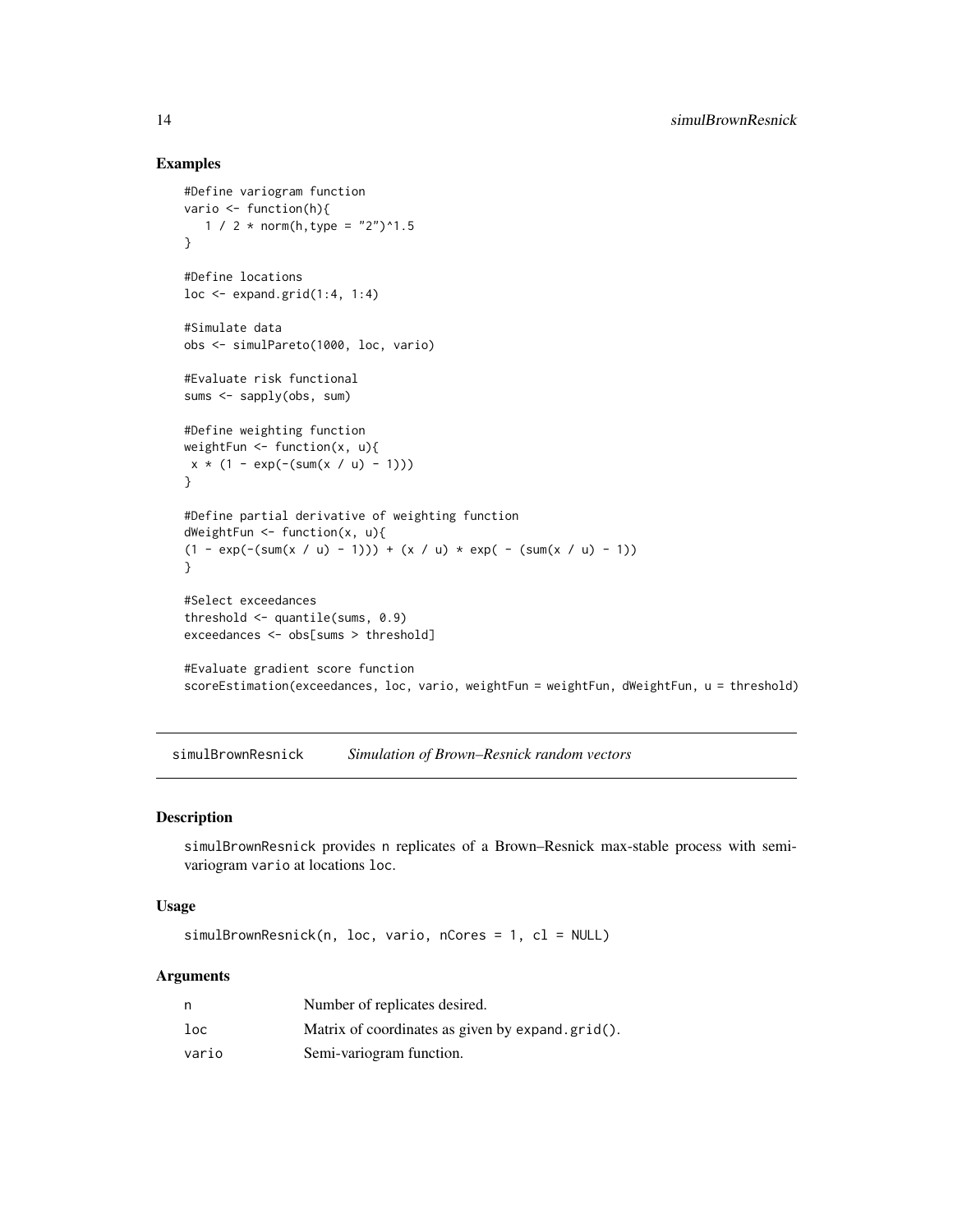#### <span id="page-14-0"></span>simulPareto the contract of the contract of the contract of the contract of the contract of the contract of the contract of the contract of the contract of the contract of the contract of the contract of the contract of th

| nCores | Number of cores needed for the computation                                                  |
|--------|---------------------------------------------------------------------------------------------|
| cl     | Cluster instance as created by makeCluster of the parallel package. Make                    |
|        | sure the random number generator has been properly initialized with cluster SetRNGStream(). |

#### Details

The algorithm used here is based on the spectral representation of the Brown–Resnick model as described in Dombry et al. (2015). It provides n exact simulations on the unit Frechet scale and requires, in average, for each max-stable vector, the simulation of d Pareto processes, where d is the number of locations.

#### Value

List of n random vectors drawn from a max-stable Brown–Resnick process with semi-variogram vario at location loc.

#### Examples

```
#Define semi-variogram function
vario <- function(h){
   1 / 2 * norm(h, type = "2")^1.5
}
#Define locations
loc <- expand.grid(1:4, 1:4)
#Simulate data
obs <- simulBrownResnick(10, loc, vario)
```
simulPareto *Simulate Pareto random vectors*

#### Description

simulPareto provides n replicates of the multivariate Pareto distribution associated to log-Gaussian random function with semi-variogram vario.

#### Usage

```
simulPareto(n, loc, vario, nCores = 1, cl = NULL)
```

| n               | Number of replicates desired.                                                                                                                                           |
|-----------------|-------------------------------------------------------------------------------------------------------------------------------------------------------------------------|
| 1 <sub>oc</sub> | Matrix of coordinates as given by expand.grid().                                                                                                                        |
| vario           | Semi-variogram function.                                                                                                                                                |
| nCores          | Number of cores used for the computation                                                                                                                                |
| cl              | Cluster instance as created by make Cluster of the parallel package. Make<br>sure the random number generator has been properly initialized with clusterSetRNGStream(). |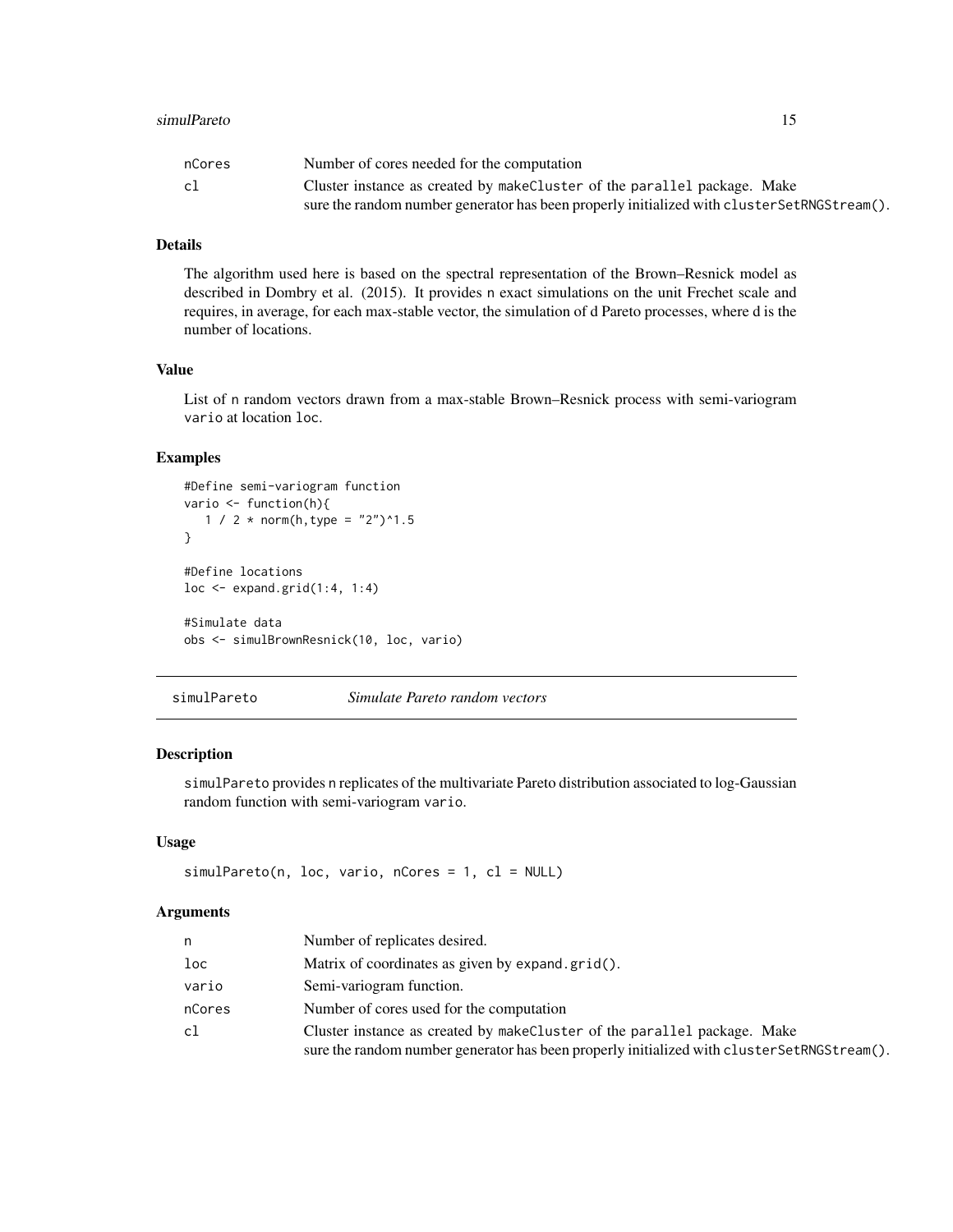#### <span id="page-15-0"></span>Details

The algorithm used here is based on the spectral representation of the Brown–Resnick model as described in Dombry et al. (2015). It provides n replicates conditioned that mean(x)  $> 1$  on the unit Frechet scale.

#### Value

List of n random vectors drawn from a multivariate Pareto distribution with semi-variogram vario.

#### Examples

```
#Define variogram function
vario <- function(h){
   1 / 2 * norm(h,type = "2")^1.5
}
#Define locations
loc \leftarrow expand.grid(1:4, 1:4)
#Simulate data
obs <- simulPareto(100, loc, vario)
```
spectralLikelihood *Spectral log-likelihood function*

#### Description

Compute the spectral log-likelihood function for Brown–Resnick model with peaks-over-threshold.

#### Usage

```
spectralLikelihood(obs, loc, vario, nCores = 1L, cl = NULL)
```
#### Arguments

| List of observations vectors for which $sum(x)$ exceeds a high threshold. |
|---------------------------------------------------------------------------|
| Matrix of coordinates as given by expand.grid().                          |
| Semi-variogram function taking a vector of coordinates as input.          |
| Number of cores used for the computation                                  |
| Cluster instance as created by makeCluster of the parallel package.       |
|                                                                           |

#### Details

The function compute the log-likelihood function based on the spectral representation developed by Engelke et al. (2015). This simplified expression is obtained by conditioning on the event 'sum(x) exceeds a high threshold  $u > 1'$ . Margins must have been standardized.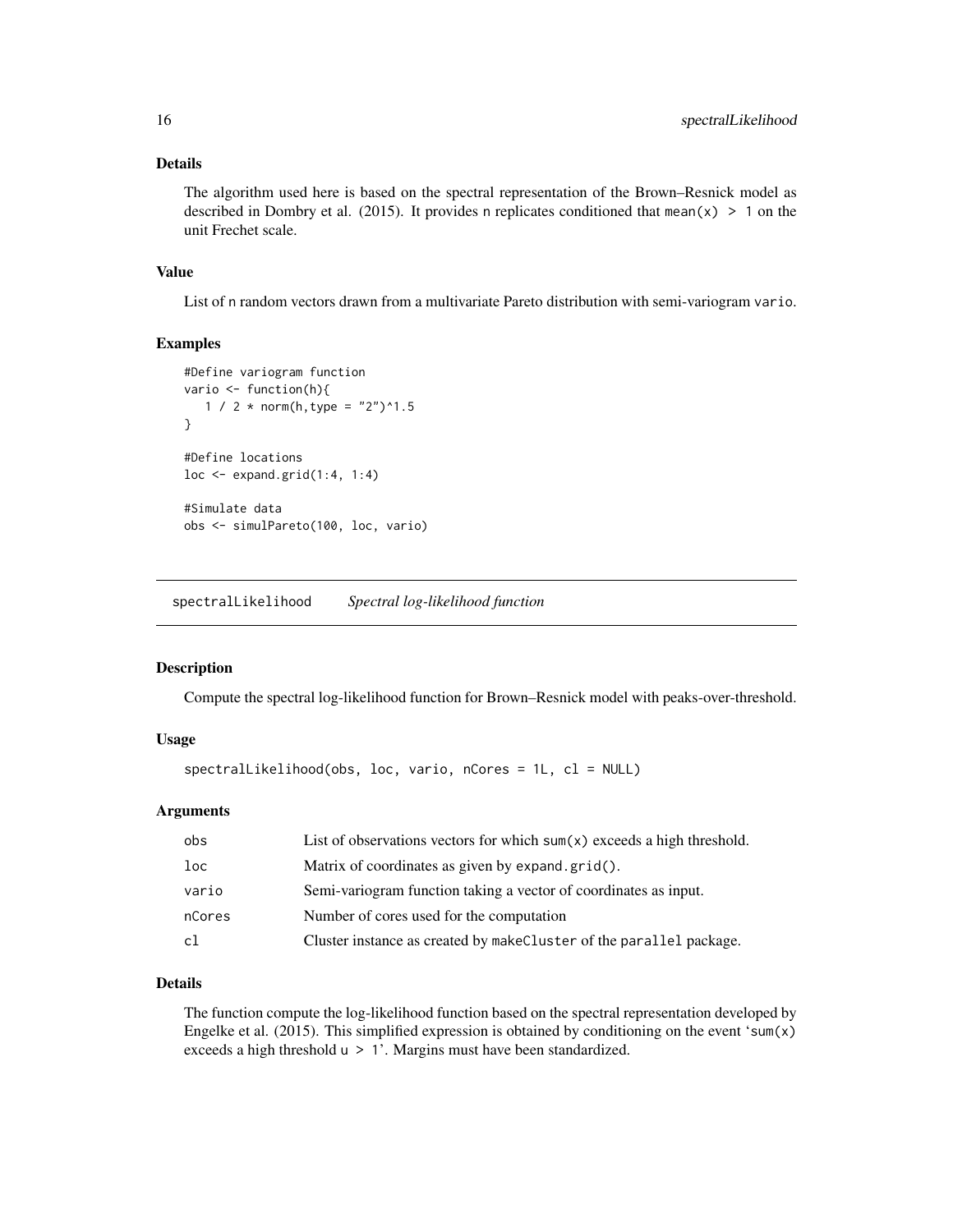### Value

Evaluation of the spectral likelihood function for the set of observations obs and semi-variogram vario.

#### References

Engelke, S. et al. (2015). Estimation of Huesler-Reiss Distributions and Brown-Resnick Processes. Journal of the Royal Statistical Society: Series B, 77(1):239-265

```
#Define semi-variogram function
vario <- function(h){
  1 / 2 * norm(h,type = "2")^1.5
}
#Define locations
loc \leftarrow expand.grid(1:4, 1:4)#Simulate data
obs <- simulPareto(1000, loc, vario)
#Evaluate risk functional
sums <- sapply(obs, sum)
#Select exceedances
exceedances <- obs[sums > quantile(sums, 0.9)]
```

```
#Evaluate the spectral function
spectralLikelihood(exceedances, loc, vario)
```